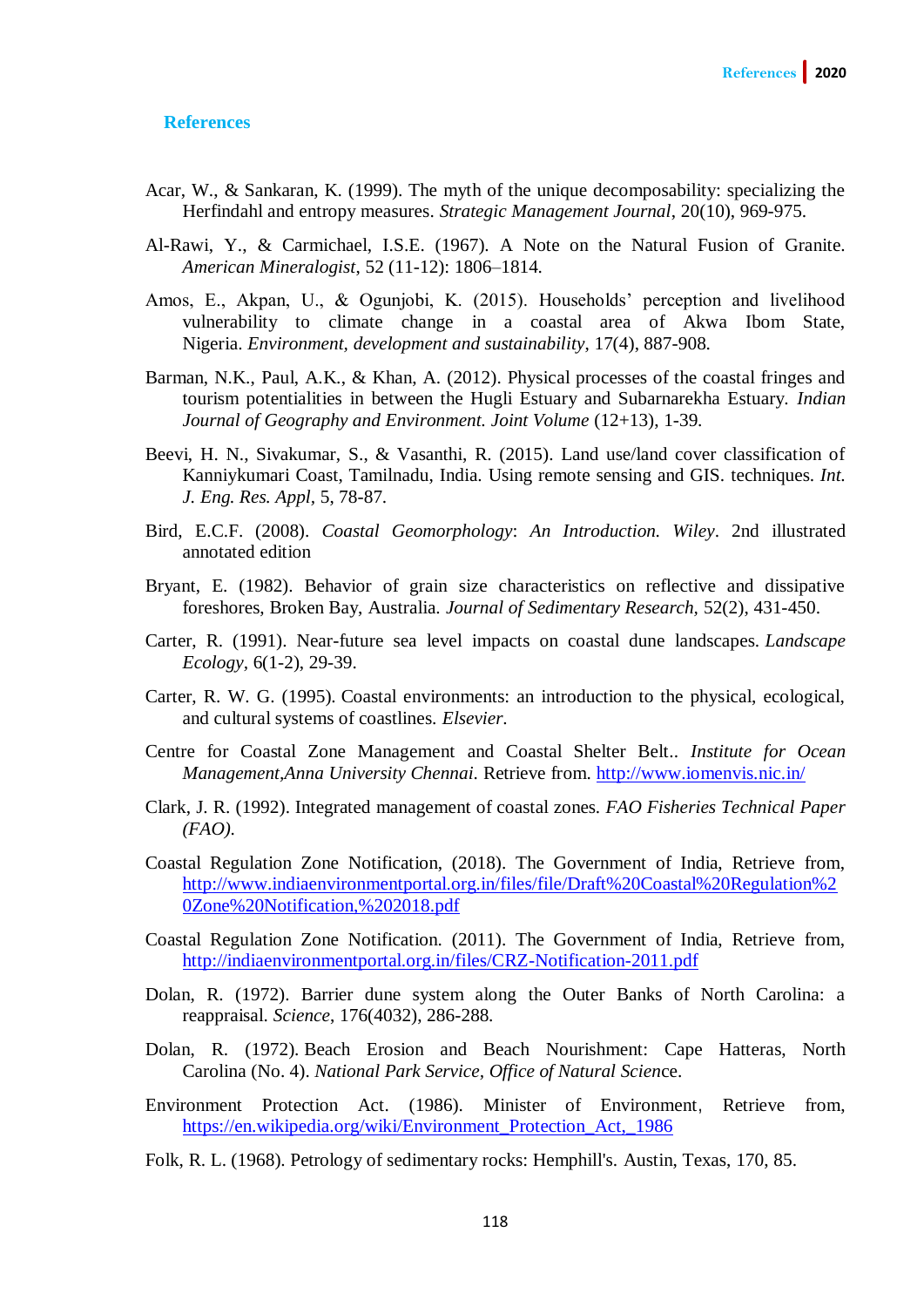- Gesamp, I. M. O. (1996). FAO. UNESCO-IOC/WMO/WHO/IAEA/UN/UNEP Joint Group of Experts on the Scientific Aspects of Marine Environemtal Protection.
- Goldsmith, V. (1985). Coastal Dunes. In: Davis R.A. (eds) Coastal Sedimentary Environments. *Springer, New York, NY.* Retrieved from, [https://doi.org/10.1007/978-1-](https://doi.org/10.1007/978-1-4612-5078-4_5) [4612-5078-4\\_5](https://doi.org/10.1007/978-1-4612-5078-4_5)
- Guza, R. T., & Inman, D. L. (1975). Edge waves and beach cusps. Journal of Geophysical Research, 80(21), 2997-3012.
- Hall, C. M. (2001). Trends in ocean and coastal tourism: the end of the last frontier?. *Ocean & coastal management,* 44(9-10), 601-618. Retrieved from,

[https://www.forests.tn.gov.in/tnforest/app/webroot/img/document/legislations/01\\_Coast](https://www.forests.tn.gov.in/tnforest/app/webroot/img/document/legislations/01_Coastal%20Regulation%20Zone%20Notifications.pdf) [al%20Regulation%20Zone%20Notifications.pdf](https://www.forests.tn.gov.in/tnforest/app/webroot/img/document/legislations/01_Coastal%20Regulation%20Zone%20Notifications.pdf)

- Illenberger, W. K., & Rust, I. C. (1988). A sand budget for the Alexandria coastal dunefield, South Africa. *Sedimentology,* 35(3), 513-521.
- Integrated coastal zone management project. (2010). Ministry of Environment. Retrieve from, <http://www.iczmpwb.org/main/index.php>
- Jana, A., & Bhattacharya, A. K. (2013). Assessment of coastal erosion vulnerability around Midnapur-Balasore Coast, Eastern India using integrated remote sensing and GIS techniques*. Journal of the Indian Society of Remote Sensing*, 41(3), 675-686.
- Kamila, A. (2019). Landscape Ecological Studies of Digha-Sankarpur Coastal Tract, West Bengal, India with Application of Remote Sensing and GIS Technology. *Ph.D. Thesis. Vidyasagar University.*
- Ketchum, B. H. (1972). The water's edge: critical problems of the coastal zone. In: Coastal Zone Workshop, *Woods Hole, Massachusetts. Cambridge: MIT Press*.
- Khatun, D., & Roy, B. C. (2012). Rural livelihood diversification in West Bengal: determinants and constraints. *Agricultural Economics Research Review*, 25(347-2016- 16910), 115-124.
- Kocurek, G., Townsley, M., Yeh, E., Sweet, M., & Havholm, K. (1992). Dune and dune-field development stages on Padre Island, Texas: effects of lee airflow and sand saturation levels and implications for interdune deposition. *Journal of Sedimentary Petrology*, 62(4), 622-635.
- Komar, P. D. (1976). Boundary layer flow under steady unidirectional currents. Marine sediment transport and environmental management, 91-106.
- Kumar, E. D., Sannasiraj, S. A., Sundar, V., & Polnikov, V. G. (2013). Wind-wave characteristics and climate variability in the Indian Ocean region using altimeter data. *Marine Geodesy*, 36(3), 303-318.
- Kumar, T. S., Mahendra, R. S., Nayak, S., Radhakrishnan, K., & Sahu, K. C. (2010). Coastal vulnerability assessment for Orissa State, east coast of India*. Journal of Coastal Research,* 26(3 (263)), 523-534.
- Liu, J. T., & Zarillo, G. A. (1990). Shoreface dynamics: Evidence from bathymetry and surficial sediments. *Marine Geology*, 94(1-2), 37-53.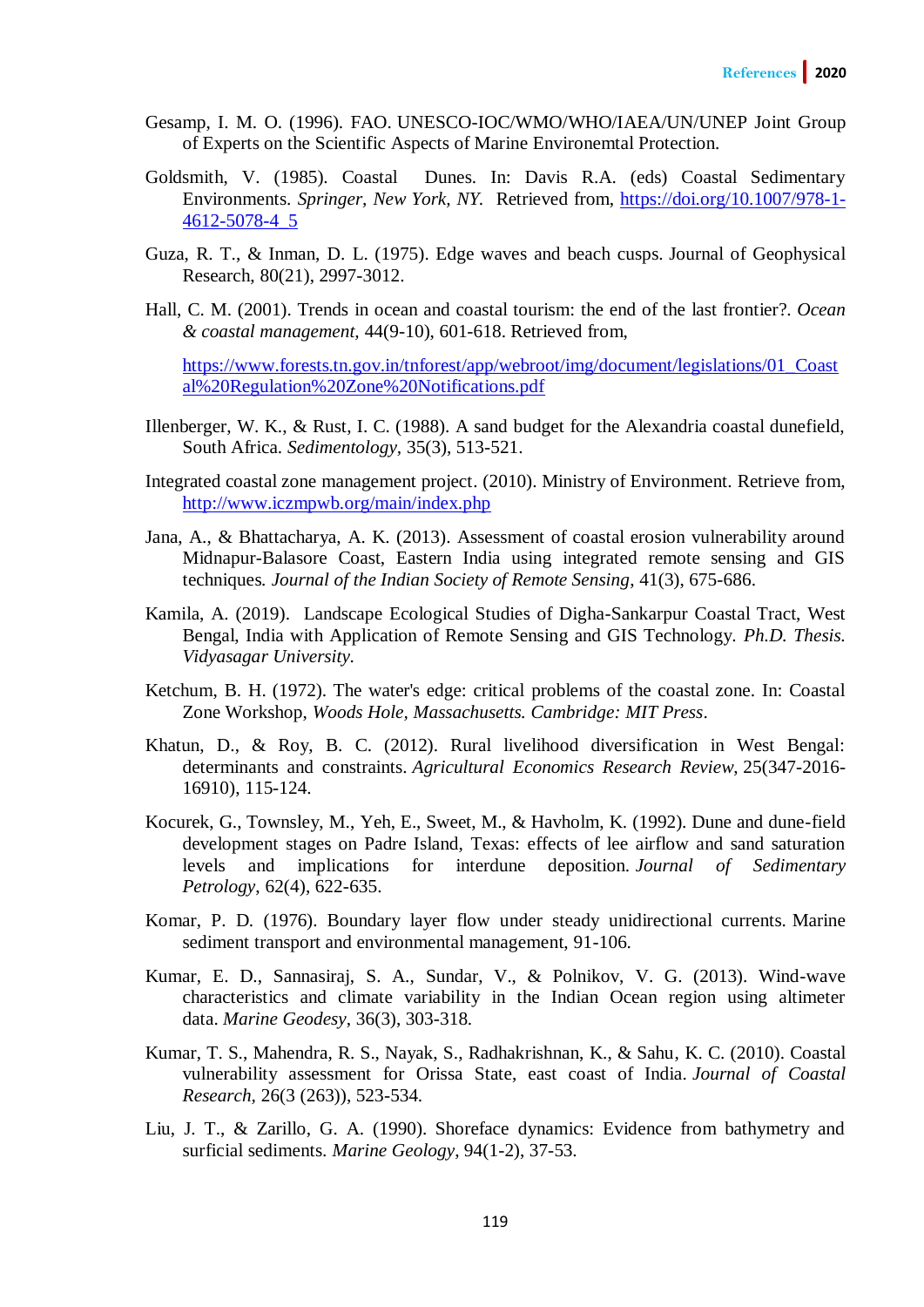- Maiti, S., & Bhattacharya, A. K.. (2009). Shoreline change analysis and its application to prediction: A remote sensing and statistics based approach. *Marine Geology,* 257(1-4), 11-23.
- Maiti, Sabyasachi. (2013). Interpretation of coastal morphodynamics of Subarnarekha estuary using integrated cartographic and field techniques. *Current Science* (2013): 1709-1714.
- Masselink, G., Austin, M., Scott, T., Poate, T., & Russell, P. (2014). Role of wave forcing, storms and NAO in outer bar dynamics on a high-energy, macro-tidal beach. *Geomorphology,* 226, 76-93.
- Masselink, G., Hughes, M.G., & Knight, J. (2011). Introduction to Coastal Processes and Geomorphology. *Hodder Education.*
- McLaughlin, G. E. (1930). Industrial diversification in American cities. The Quarterly *Journal of Economics*, 45(1), 131-149.
- Ministry of Environment and Forest. New Delhi. (2008, 1st May). *Gazette of India*. Extraordinary, Part-II, & Section 3, Sub-section (ii).
- Mitchell, J. K. (1982). Coastal zone management: a comparative analysis of national programs. *Ocean Yearbook Online*, 3(1), 258-319.
- Neetu, S., Shetye, S., & Chandramohan, P. (2006). Impact of sea breeze on wind-seas off Goa, west coast of India. *Journal of Earth System Science*, 115(2), 229-234.
- Notification, C. R. Z. (1991). Ministry of Environment & Forests. Government of India.
- Palan, N. (2010). Measurement of specialization the choice of indices (No. 62). FIW working paper.
- Palanisami, K., Ranganathan, C. R., Senthilnathan, S., & Umetsu, C. (2009). Diversification of agriculture in coastal districts of Tamil Nadu: A spatio-temporal analysis. Inter-University Research Institute Corporation, National Institute for the Humanities. *Research Institute for Humanity and Nature, Japan,* pages: 130, 137.
- Paul, A. K. (2002). *Coastal Geomorphology and Environment: Sundarban Coastal Plain, Kanthi Coastal Plain, Subarnarekha Delta Plain*. ACB publications*.*
- Pethick, J. S. (1984). *An Introduction to Coastal Geomorphology*. Dept. of Geography, *Univ. of Hull.*
- Polinder, H., Bang, D., Van Rooij, R. P. J. O. M., McDonald, A. S., & Mueller, M. A. (2007, May). 10 MW wind turbine direct-drive generator design with pitch or active speed stall control. *In 2007 IEEE International Electric Machines & Drives Conference* (Vol. 2, pp. 1390-1395). IEEE.
- Rao, K. N., Saito, Y., Kumar, K. N., Kubo, S., Pandey, S., Li, Z. Demudu, G. and Rajawat, A. S. (2020). Holocene evolution and Anthropocene destruction of the Krishna Delta on the east coast of India: Delta lobe shifts, human impacts, and sea-level history. *Marine Geology,* 106229.
- Regional Specialised Meteorological Centre-Tropical Cyclones, New Delhi. Tropical Weather Outlook. *India Meteorological Department*. Ministry of Earth Science. Government of India. Retrieve from, [https://mausam.imd.gov.in/imd\\_latest/contents/cyclone.php](https://mausam.imd.gov.in/imd_latest/contents/cyclone.php)

120